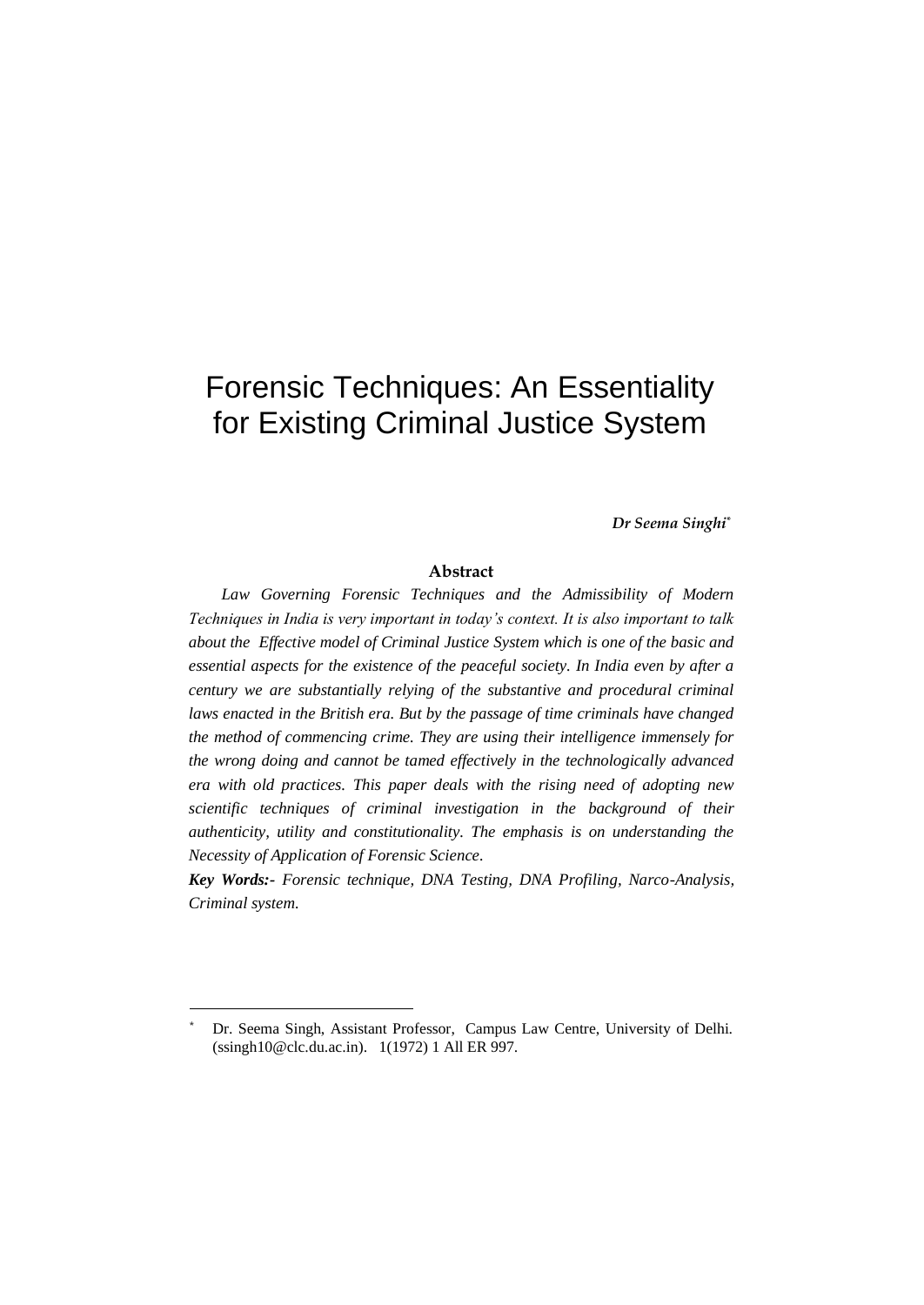### **Introduction**

A peaceful society is a dream of every law abiding citizen but the violation of this right by miscreants cannot be denied. Law should always be ready to take up such challenges to ensure law and order in the society. In this regard the observation of Justice Salmon, in the case of *Jennison v. Baker<sup>1</sup>* is so relevant where he says -"Law should not sit limply, while those who defy it go free and those who seek its protection lose hope".

An effective Criminal Justice System is the need of hour for every country and for every civilized society. But the present Criminal Justice System of India is facing serious challenges in the changing socioeconomic scenario. Specially after the liberalization of 1991 new tyes of challenges are being faced due to technological advancements. But the Indian Criminal Justice System which was created more than a century away is not able to face these new challenges efficiently. Though the modification of existing substantive and procedural laws are immensely required but then too we are largely relying upon old legislations and techniques of criminal investigations.India is among those countries which follow adversarial justice system. This system already favours the accused a lot. Under the system the burden of establishing the guilt of accused lies upon the prosecution and law believes in the presumption of innocence of accused<sup>2</sup>. Due to accused friendly legal system, lengthy legal procedures and higher rate of acquittals people are loosing their faith in the existing criminal justice system<sup>3</sup>. To restore the faith of victims and to enhance the efficiency of the Criminal Justice System several Law Commissions and Committees suggested to amend the existing criminal laws. These suggestions received equal amount of opposition by the human rights activists. No one can say that the rights of accused should be compromised but we should not forget that protecting the rights of victim is our equal responsibility and should not be jeopardized on any technical or legal ground.

<sup>1</sup> 1(1972) 1 AIR ER 997

The Indian Evidence Act, 1872 s.101, Whoever desires any Court to give judgment as to any legal right or liability dependent on the existence of facts which he asserts, must prove that those facts exist. When a person is bound to prove the existence of any fact, it is said that the burden of proof lies on that person.

<sup>3</sup> National Crime Record Bureau Report 2012.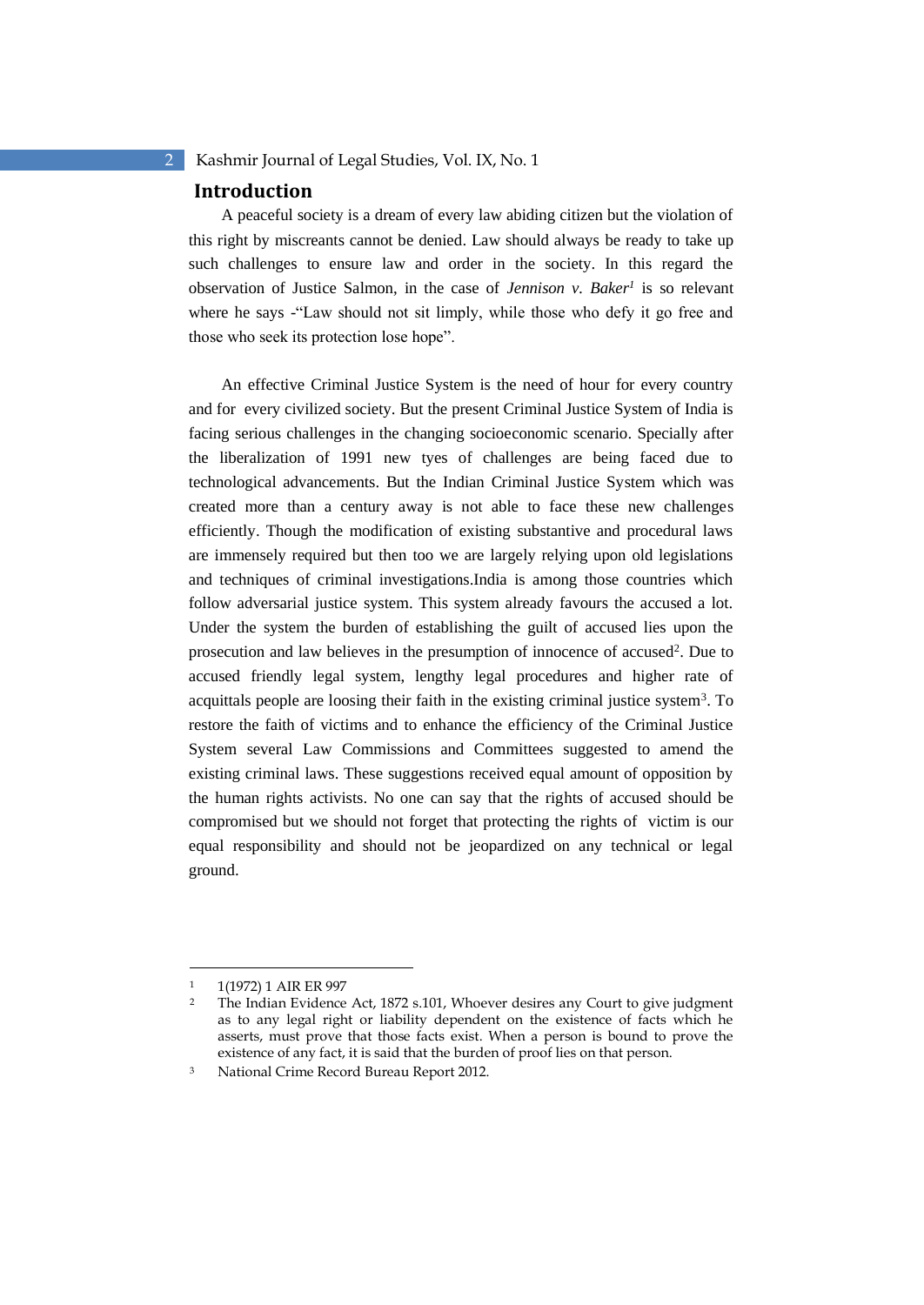Forensic Techniques: An Essentiality for Existing Criminal Justice **3**

It is undisputable that most important fundamental right enshrined  $\frac{System}{System}$ constitution is Right to Life given under art.21<sup>4</sup>. But does our criminal justice sytem is able to give adequate protection to these rights? Perhaps not…the rising crimes in different areas is an indication of the same. Mentioning the plight of our Criminal Justice System, Justice Malimath says <sup>5</sup>

"when a crime has been committed in front of so many eyewitnesses and all the evidences are against the accused then too his silence and denial of the charges, gives him the benefit of the presumption of his innocence. Similarly, if he is confessing before the police and on the basis of his confession the police has recovered the weapon used in crime or any other material relevant for the case, like the dead body or stolen goods, then too his confession is not admissible, merely because it is addressed to the police. If accused gives any statement which is self incriminatory in nature, that too is inadmissible".

### **Need of New Techniques of Investigation**

No one would be disagree on this point that the criminal trial in adversarial system relies completely upon the quality of investigation<sup>6</sup>. Most of the crime takes place in deserted places where it is always difficult to get an eyewitness. In such blindfold cases investigations depends upon the evidences collected from crime scene and the information given by the suspect. As per the existing International Conventions<sup>7</sup>, provisions of the Contitution and established judgments using third degree method upon suspect or accused is unconstitutional<sup>8</sup>. As per the recent judgment of Smt. Selvi v. State of Karnataka<sup>9</sup> honorable Supreme Court has held that even scientific techniques like polygraph, brain mapping and narco analysis can not be used on the accused without his consent. Such circumstances and orders of the Supreme Court have left limited options with the investigating agencies like relying upon direct or circumstantial evidences. In absentia of effective witness

<sup>4</sup> The Constitution of India, art. 21"No person shall be deprived of his life or personal liberty except according to a procedure established by law."

<sup>&</sup>lt;sup>5</sup> The Malimath Committee Report-2003.

The adversary system, *available* at: https://moodle.pmaclism.catholic.edu.au/pluginfile.php/18972/mod\_resour ce/content/1/hsc\_legal\_chapter3.pdf (last visted on 30 june 2021).

<sup>7</sup> Internatiol Covenant and Civil and Political Right,1966- s.7

<sup>8</sup> *D.K.Basu v. State of West Bengal* (AIR 1997 SC 610) This is a landmark judgment given by the Apex court in the case of an increasing number of custodial deaths in India.

<sup>9</sup> *Selvi and Ors.v. State of Karnataka*, A.I.R 2010 S.C. 1974.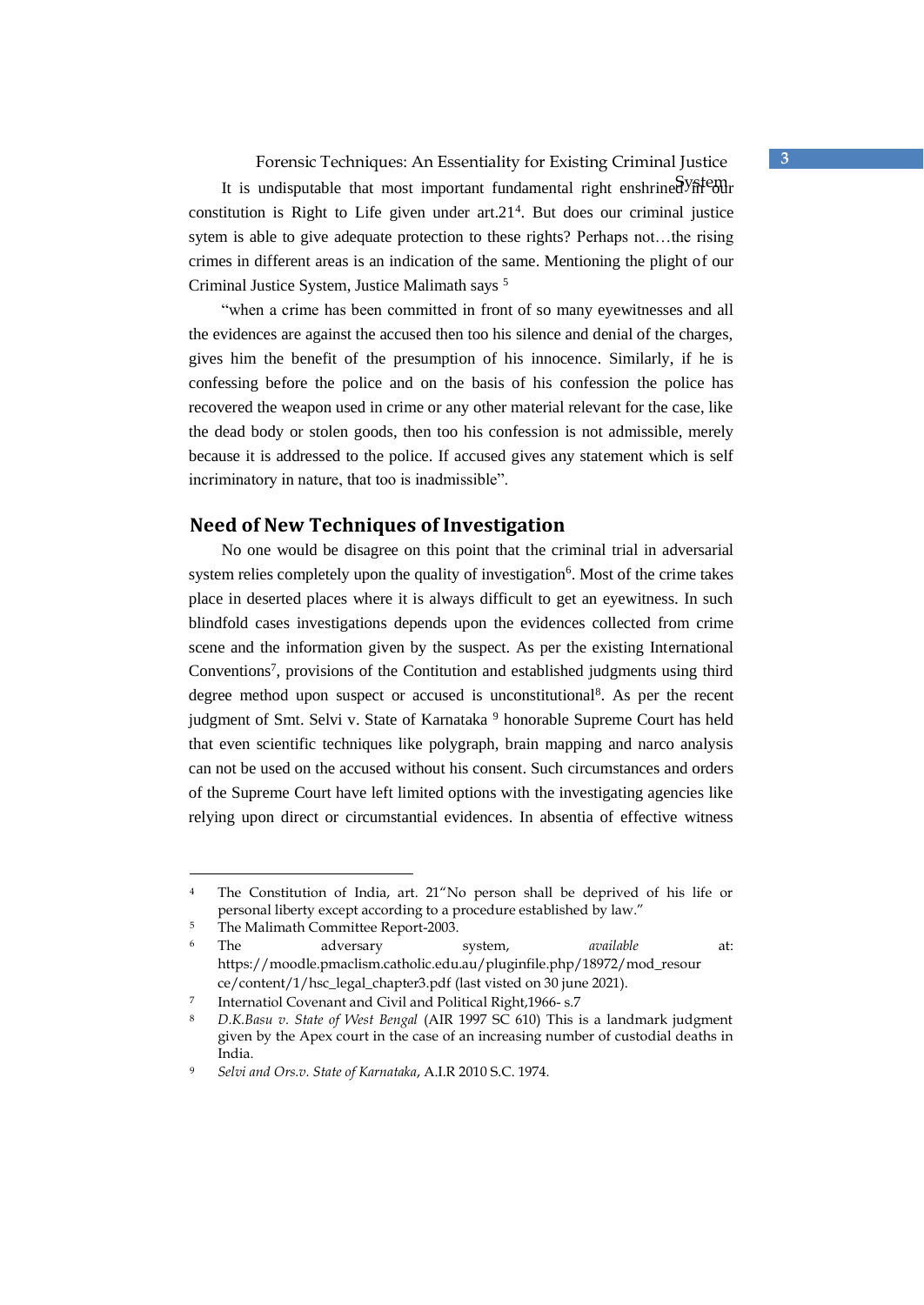protection program<sup>10</sup> in most of the cases either eye witnesses do not turn up or turn hostile subsequently. This results into acquittal of the accused in most of the cases. These infirmities in the existing system indicates the overhauling of the investigation mechanism. Some most key factors responsible for poor performance of criminal justice system are -

- a) Delay in registering the First Information Report and non scientific investigation of the criminal cases.
- b) Lack of training of police personnels in collecting and preserving physical evidences from the crime scene.
- c) Lack of forensic science experts which are resulting into delayed or inaccurate forensic reports.Majority of the above mentioned reasons are primarily connected to scientific evidences and their mismanagement contributes significantly to the woes of prosecution in establishing the guilt of the accused person.

### **Challenges of 21st Century**

Undoubtedly in 21<sup>st</sup> century the crime scenario has become very complex. The 'modus operandi' of the criminals is becoming scientifically and technically more and more advanced. Crimes like bomb explosion, terrorism, cyber crimes, murder, rape are becoming more and more rampant in the present society. The Criminal Justice System of India is primarily based upon "demonstrable evidences" which are found in the form of material, medical and circumstantial evidences. The Indian Criminal Justice System, emphasizes more upon direct evidences where the eye witness ca be influenced by several extraneous factors. Seeing the similar types of shortcoming of the existing system many developed countries brought phenomenal changes in their manner of investigation and started using more scientific techniques of investigation which helped them in solving the most difficult and clueless cases.In India also at different point of time different Criminal Justice Reform Committees acknowledged the importance of scientific techniques in changing scenario and recommended their use in criminal investigations. Justice Malimath Committee, 2003 and Madhav Menon Committee, 2007 both gave several suggestions to revamp the criminal justice system and observed the necessity of scientific treatment of offenders and crime scenes in criminal investigation.

<sup>&</sup>lt;sup>10</sup> The Witness Protection Scheme in 2018, is the first legal enactment set up by the Indian Government, but its effectivity is still debatable.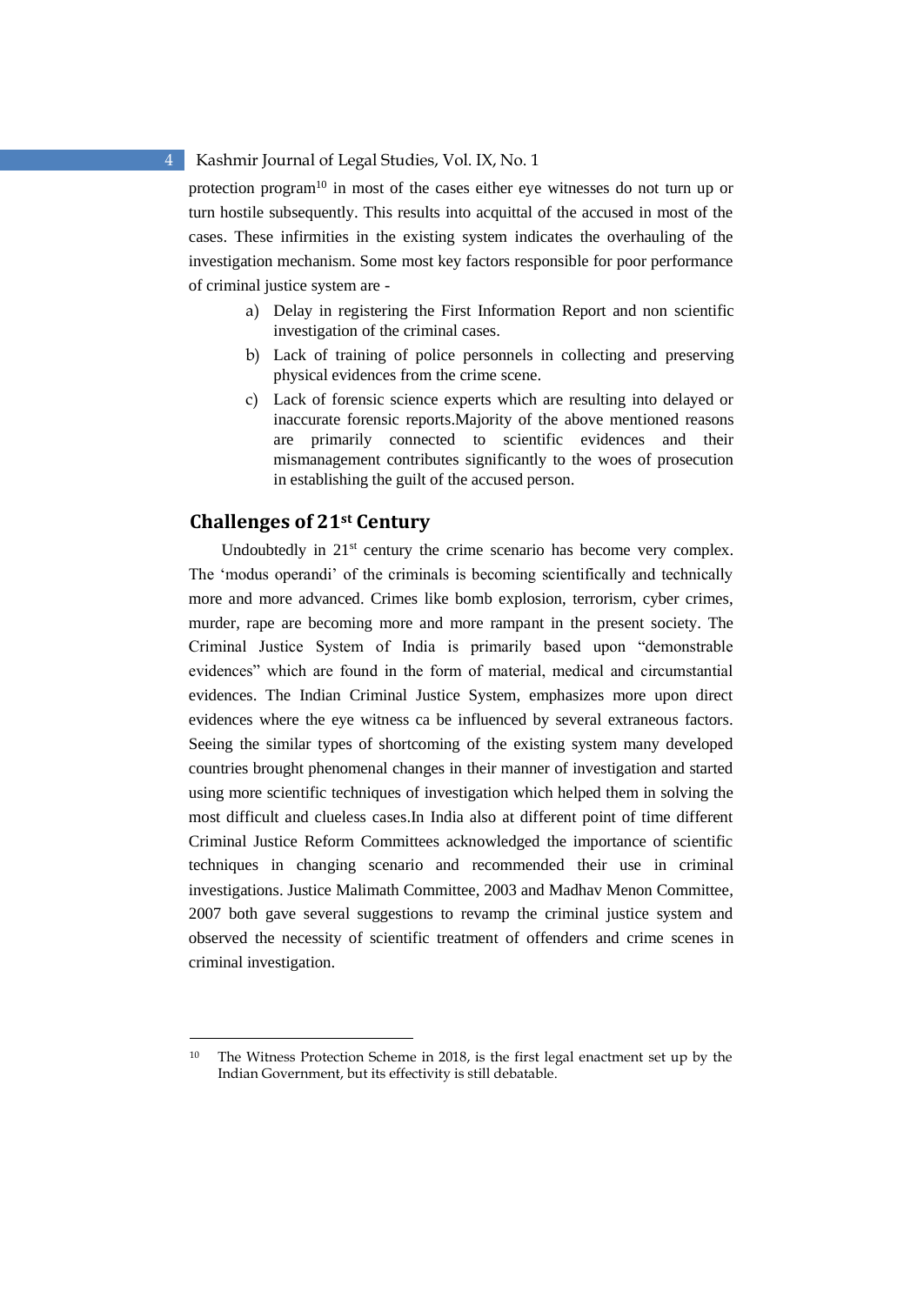## Arrival of New Scientific Techniques of Criminal<sup>System</sup> **Investigation**

In past decades several advancements in the field of forensic science has taken place, which may form the backbone of the criminal justice system and sometimes their findings may be considered as conclusive proof. Material evidences and medical evidences like fingerprint, hair, semen, blood, firearms, and skeletal remains etc. found at the scene of the crime can provide useful information. They help not only establishing the manner of crime committal but also provide great help in identifying the real perpetrator. In modern day crime world forensic science is the most effective way of investigation.New techniques based on scientific research like DNA profiling and gene data bank are pivotal for the convictions of criminals and for the prevention of would be criminals $11$ .

Forensic sciences is sharing the best and most unique partnership with law enforcement agencies. It is a multidisciplinary subject which has several specialized branches. These branches provide great assistance to investigating agencies by helping them in gathering evidences, which is used by prosecutors against offenders during the trial. Forensic experts also play the role of communicator and interpreter about the techniques and their findings before the court <sup>12</sup> .Scientific techniques have several advantages like they can never turn hostile, they can't be pressurized, they can't be terrified , thus are undoubtedly more reliable. A missing link of crime can be successfully established or a weak chain can be further strengthened by furnishing these impartial evidences. The area of forensic science is full of diversity and deals with material exhibits pertaining to various nature of crimes such as murder, rape, firearms, ammunitions, explosives and explosive substances, blood, saliva, adulterated petrol, liquor, diesel, etc. Examining the forged documents or signature along with the photographic analysis of all material exhibits is also the part of work of forensic scientists. The most distinguished features of forensic science is that even if the quantity of analytical forensic material is limited it gives effective results. Thus, forensic science provides greater assistance to the court in reaching a logical conclusion in criminal cases.

<sup>11</sup> Strengthening Forensic Science in the United States: A Path Forward, *available at*: https://www.ojp.gov/pdffiles1/nij/grants/228091.pdf (last visited on 20Nov.2021).

<sup>12</sup> Loene M Howes, "*Science & Justice by Project: Communication of forensic science,2014*".

The communication of forensic science in the criminal justice system: A review of theory and proposed directions for research.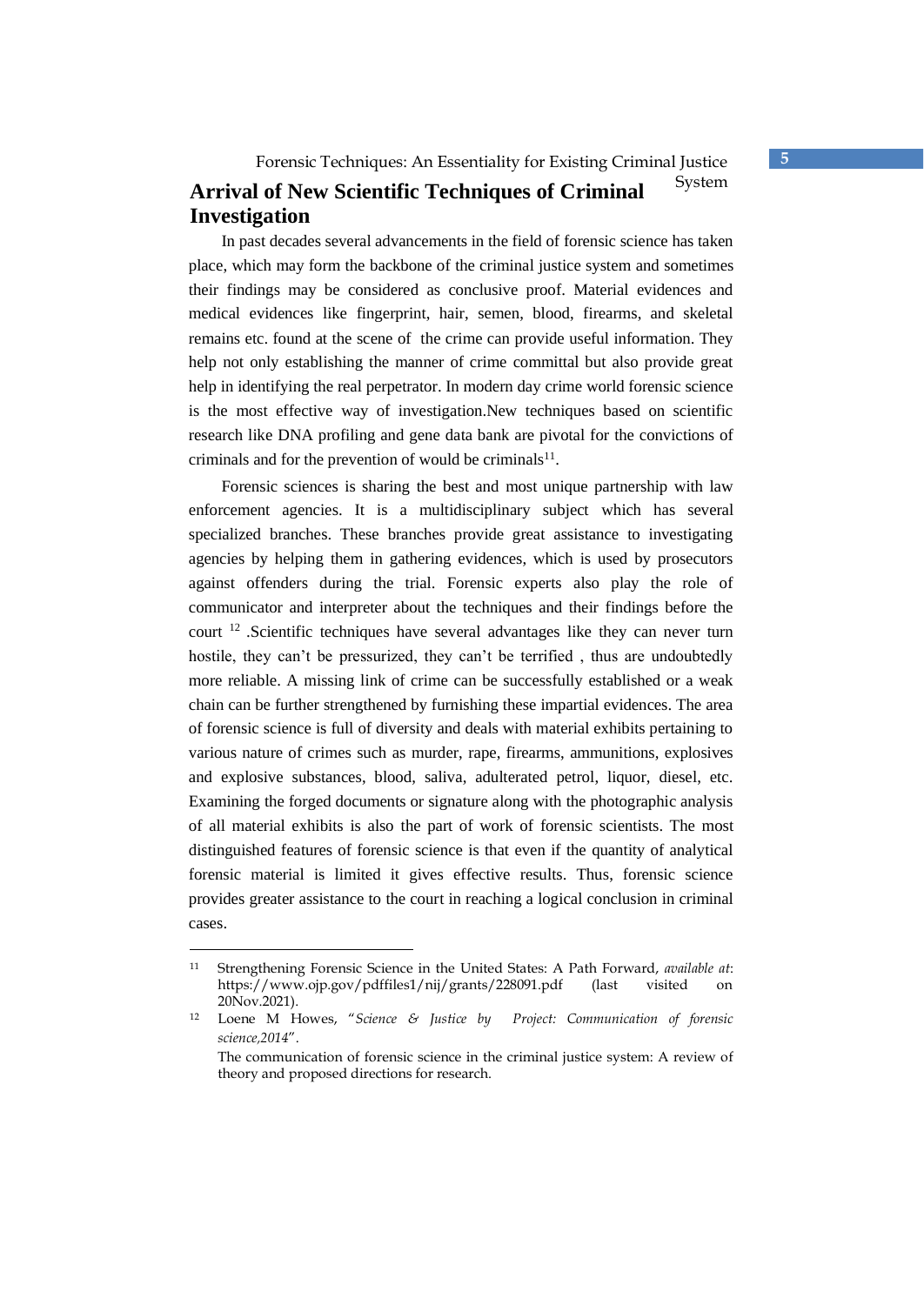### **Law Governing Forensic Techniques and the Admissibility of Modern Techniques in India**

Forensic Science is not new for India though hasn't received sufficient push in independent India. Though in India the pace of growth of forensic science is comparatively slow but it keeps some space in certain laws in the form of 'Expert Evidence.' These laws can be primarily categorized into:

- (1) Legislations
- (2) Case laws

Main legislations governing the expert evidence-

• The Indian Evidence Act, 1872

The Code of Criminal Procedure,1973

Under the Indian Evidence Act, 1872 Sec. 45<sup>13</sup>, 46<sup>14</sup>, 51<sup>15</sup> and 73<sup>16</sup> are relevant provisions in dealing with utility of scientific evidences/expert opinion.Similarly Sec.53<sup>17</sup> and 53A<sup>18</sup> of Cr.P. C. 1973 also deals with Expert Opinion. Section 292 and 293 of The Code of Criminal Procedure, 1973 are also related to expert evidence. But surprisingly this list of experts under Sec.293(4) does not includes the Experts of most advance scientific techniques like Experts of DNA Profiling, Polygraph, Narco-analysis or Brain Mapping test.In India laws related with the relevancy and admissibility of opinion of forensic experts are not very clear, but time to time courts have expressed their support to the importance of the scientific techniques and scientific proofs through their judgments. In the case of *Malay Kumar Ganguly v. Dr. Sukumar Mukherjee*<sup>19</sup> , the honorable Supreme Court expressing its views over the relevance of forensic evidences mentioned that;-

"Court is not bound by the evidence of the experts which is to a large extent advisory in nature. The Courts have full powers to derive its own conclusion upon considering the opinion of the experts which may be adduced by both sides, cautiously and upon taking into consideration the authorities on the point on which

<sup>13</sup> *Ibid*. Sec.45 of the Act deals with expert opinion. Relevancy of expert opinion is prescribed in section 45 of the Act. It also defines that who is "Expert".

<sup>14</sup> *Ibid* Sec.46-Facts bearing upon opinions of experts- Facts, not otherwise relevant, are relevant if they support or are inconsistent with the opinions of experts, when such opinions are relevant.

<sup>15</sup> *Ibid.* Sec.51-Grounds of opinion, when relevant- Whenever the opinion of any living person is relevant, the grounds on which such opinion is based are also relevant.

<sup>16</sup> *Ibid.* Comparison of signature, writing or seal with others admitted or proved.

<sup>17</sup> Examination of Accused by Medical Practitioner at the Request of Police Officer.

<sup>18</sup> Examination of Person Accused of Rape by Medical Practitioner.

<sup>19</sup> (2009) 9 SCC 221.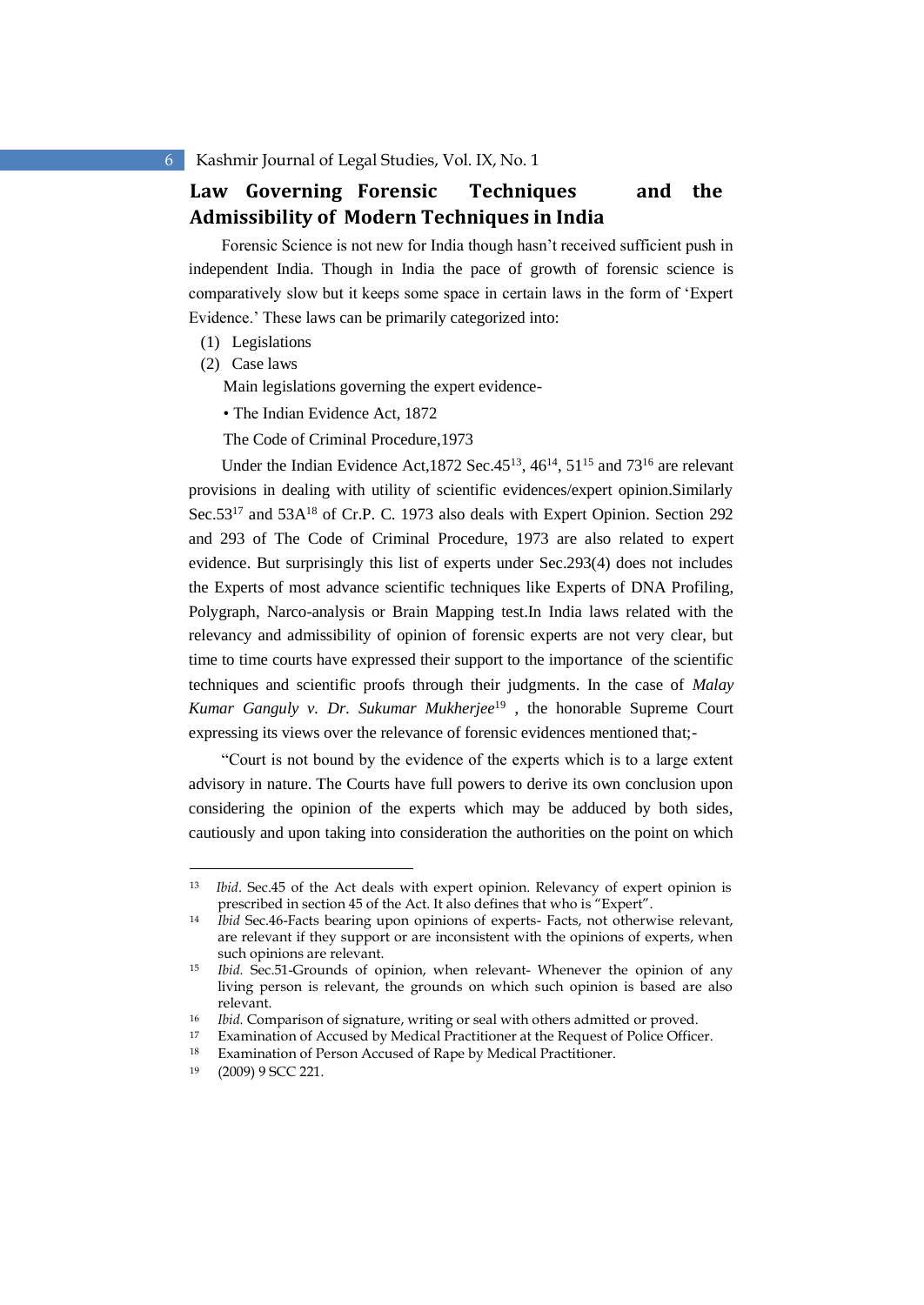Forensic Techniques: An Essentiality for Existing Criminal Justice **7** he deposes. It has been further emphasized that in the cases involving Wedical Science, complex questions are involved and therefore expert evidence is very assisting. However, the court for the purpose of arriving at a decision on the basis of the opinions of experts must take into consideration the difference between an 'expert witness' and an 'ordinary witness".

In some cases courts have shown very positive response towards the Expert Opinin and Scientific Evidences and upheld their constitutional validity as well. Like in the case of *Sham Sunder v. State of Haryana<sup>20</sup>*in which the crime of robbery and murder was committed. The Police have taken the fingerprints of the accused, during the investigation, when he was not under arrest and that too without the permission of the Magistrate. The Court held that there was no illegality and no violation of the fundamental rights of the accused..

In another case of *Ramchandra Ram Reddy v. State of Maharashtra<sup>21</sup>* the High Court examined the conflict between latest narco-anlysis test and art. 20(3)  $^{22}$ of the Indian Constitution and concluded that;-

"…such a statement given under the narco test will attract the bar of Art.20(3) only if it is incriminating to the person making it. Whether it is or not can be ascertained only after the test is administered and not before".

Again in the case of *Rojo George v. Deputy Superintendent of Police <sup>23</sup>* , the Kerla High Court favorednarco-analysis test on the parameters of fundamental rights and held that "Narco-analysis test does not amount to a deprivation of personal liberty or intrusion into privacy". The High Court held that "Narco analysis test does not require judicial sanctions, because it is a recognized test for an effective investigation".

In this case of *Dinesh Dalmia v. State<sup>24</sup>*, again the Madras High Court gave a historic and comprehensive opinion about scientific methods of investigation and ruled that;-

"Narcoanalysis testimony was not testimony by compulsion because the accused may be taken to the laboratory for such test against his will, but the revelation during such test is quite voluntary. The court also held that, there is a hue and cry from the public and the human rights activists that the investigatory sleuths adopt third degree method to extract information from the accused. It is

<sup>20</sup> 2005(3) RCR (Cri.)975 (P&H).

 $21$  2004 All MR (Cri) 1704.<br> $22$  Right against self incrin

<sup>22</sup> Right against self incrimination.<br>
23  $2006(2)$  KLT 197

<sup>2006(2)</sup> KLT 197.

<sup>24</sup> 2006 Cri LJ 2401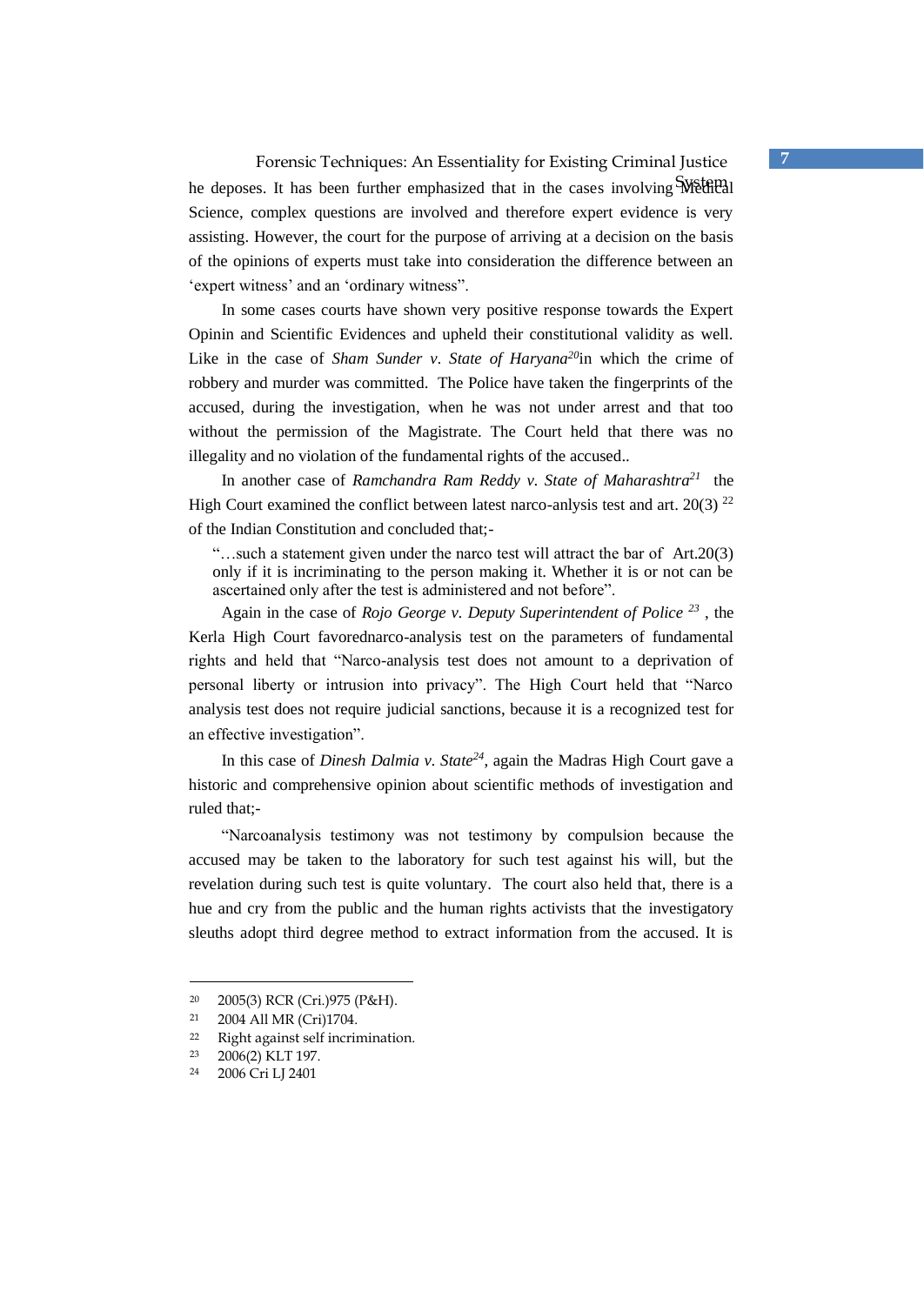high time that the investigating agency took recourse to scientific methods of investigation and this does not lead to violation of Art.20(3)".

In another famous and sensitive case of *C.B.I. v. Surendra Koli & Mohinder Pander<sup>25</sup>*, there were serial murders of women and children. Two suspects of this case were a rich Businessman and his servant, who was arrested after tracing the EMI no. of the mobile of a deceased. During the investigation debris of different body parts of deceased children were recovered from the backyard of the house. Both the subjects were referred for Brain Mapping test and other Psychological tests. The test result of BEOS<sup>26</sup> was positive for one of the subjects and was corroborated subsequently by the confession of that subject. During the trial test results of BEOS were accepted.

In another most famous case of *Abdul KarimTelgi'<sup>27</sup>*which is also known as Stamp Paper Scam case,the kingpin Telgiwas tested positive in the P-3OO brain mapping test. The report on the Telgi brain mapping test said;-

"The major findings reported by the brain mapping tests are indicative of the possession of knowledge about the activities by KarimTelgi. The brain activation during preparation, processing, while evoking primary encoding, indicates active participation of KarimTelgi in all these activities".

In another case of *ArunGulabGavli v. State of Maharashtra and Others<sup>28</sup>* Bombay High Court favoured the constitutionality of modern scientific techniques by saying that;-

"The only guarantee of personal liberty for a person is that he shall not be deprived of it except in accordance with the procedure established by law. So when a procedure is properly described even for the use of scientific techniques like Polygraph and Brain mapping, it cannot be said that the rights of accused provided under Art.21have been violated".

In the recent high profile case of murder of *SunandaPushkar* Magistrate ordered to conduct Polygraph test on three suspects<sup>29</sup>. This test played a key role in giving clues to the Police to investigate and to crack most clueless cases.

<sup>25</sup> (2006) 838/2006.

<sup>26</sup> Brain Electrical Oscillation Signature Profiling is an EEG technique by which a suspect's participation in a crime is detected by eliciting electrophysiological impulses.

<sup>27</sup> http://www.scribd.com/doc/169975555/Brain-Mapping-Test (last visited on July20,2021).

<sup>28</sup> 2006 Cri LJ 2615.

<sup>29</sup> Times of India, 21May, 2015, pg.3.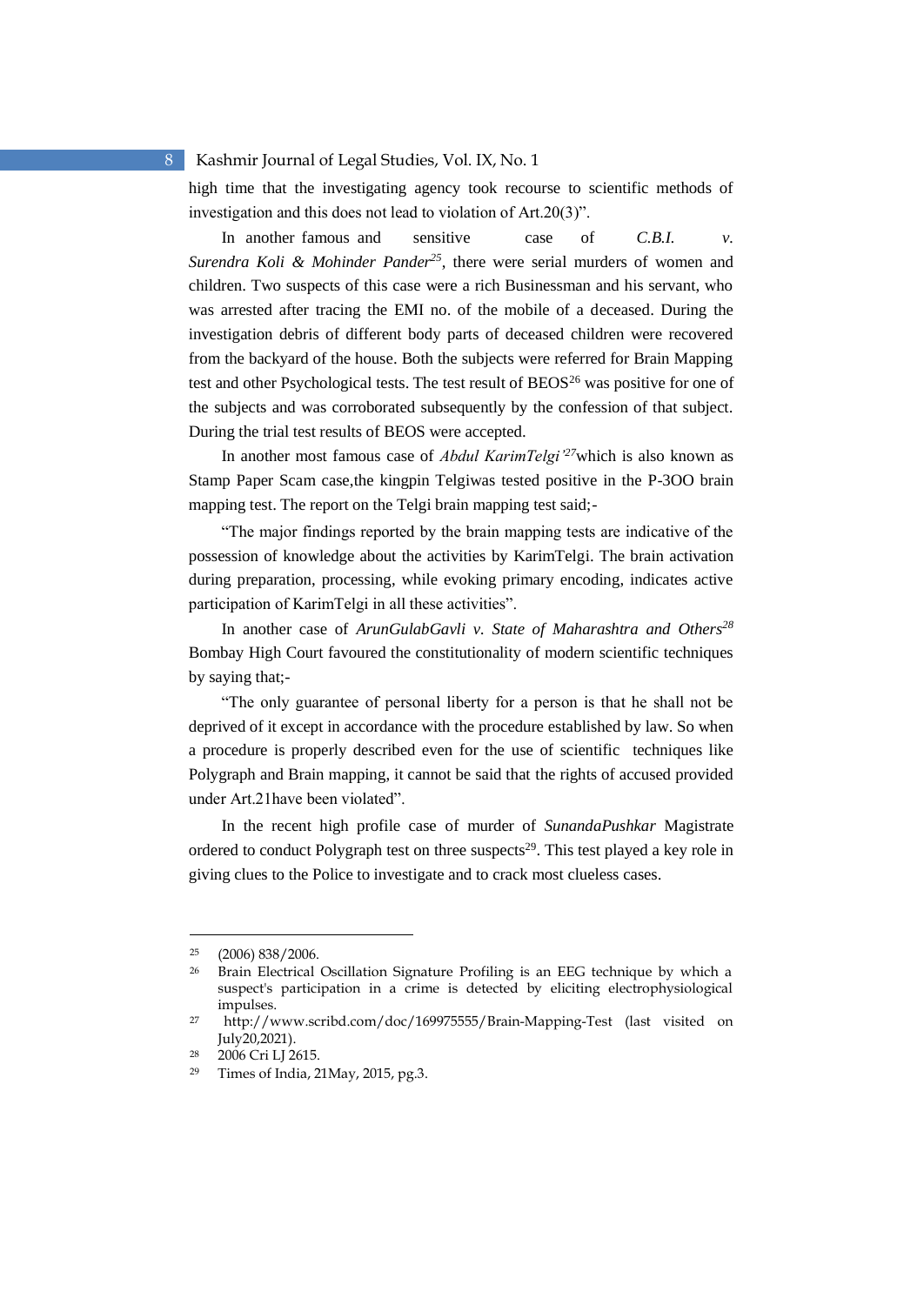Forensic Techniques: An Essentiality for Existing Criminal Justice **9**

In India another modern technology which is used for criminal investigation is DNA profiling. It helps in solving the most serious problems of crime investigation and other relevant cases. *Gautamkundu v. State of West Bengal<sup>30</sup>, Sajeera v. P.K.Salim<sup>31</sup>, PriyadarshniMatoo's* case etc. are some cases in which DNA testing was taken into consideration for solving the problem of law enforcement.

Now DNA Profiling has become an integral part of our Criminal Justice System and in last ten years, this technique played a key role in solving many cases. In *Raghuvir Desai v. State<sup>32</sup>* , the Bombay High Court noted that DNA test is clinching piece of evidence and it can make a virtually positive identification when two samples match.

In case of *GeetaSaha v. NCT of Delhi<sup>33</sup>* the Delhi High Court ordered that a DNA test can be conducted on a foetus of a rape victim. In another recent case of *Bhabani Prasad Jena v. Convener Secretary, Orissa State Commission for Women<sup>34</sup>* , the honorable High Court gave order for DNA test of the child and appellant.

### **Necessity of Application of Forensic Science**

In the past, through different judgments, different courts raised concerns about the use and utility of forensic techniques in criminal investigation.Expressing its views in the support of forensic science the Madras High Court in the case of *Muniammal v. The Superintendent of Police, Kancheepuram District, Kancheepuram<sup>35</sup>* has said that:

*"This High Court is much desirous and concerned about expressing that the branch of science of Forensic Medicine is an effective scientific method, which plays a vital role in assisting the Justice Delivery System to render justice to the society, in the administration of Criminal Justice. In order to make this particular subject more viable, more teeth have to be provided by the legislature and the authorities concerned, to make it trendsetting".* 

After going through the materials available in this case and in the backdrop of the authorities on the subject, the honorable High Court gave some suggestions for

<sup>30</sup> A.I.R. 1993 SC 2295

<sup>31</sup> 2000 Cri LJ 108.

<sup>32</sup> 2007 Cri LJ 829.

<sup>33</sup> 1999(1) JCC 101.

<sup>34</sup> AIR 2010 SC 2851

<sup>35</sup> Criminal Original Petition No.12582 of 2007*in the High Court of Judicature at Madras,* Order Dated: Febraury 16, 2008.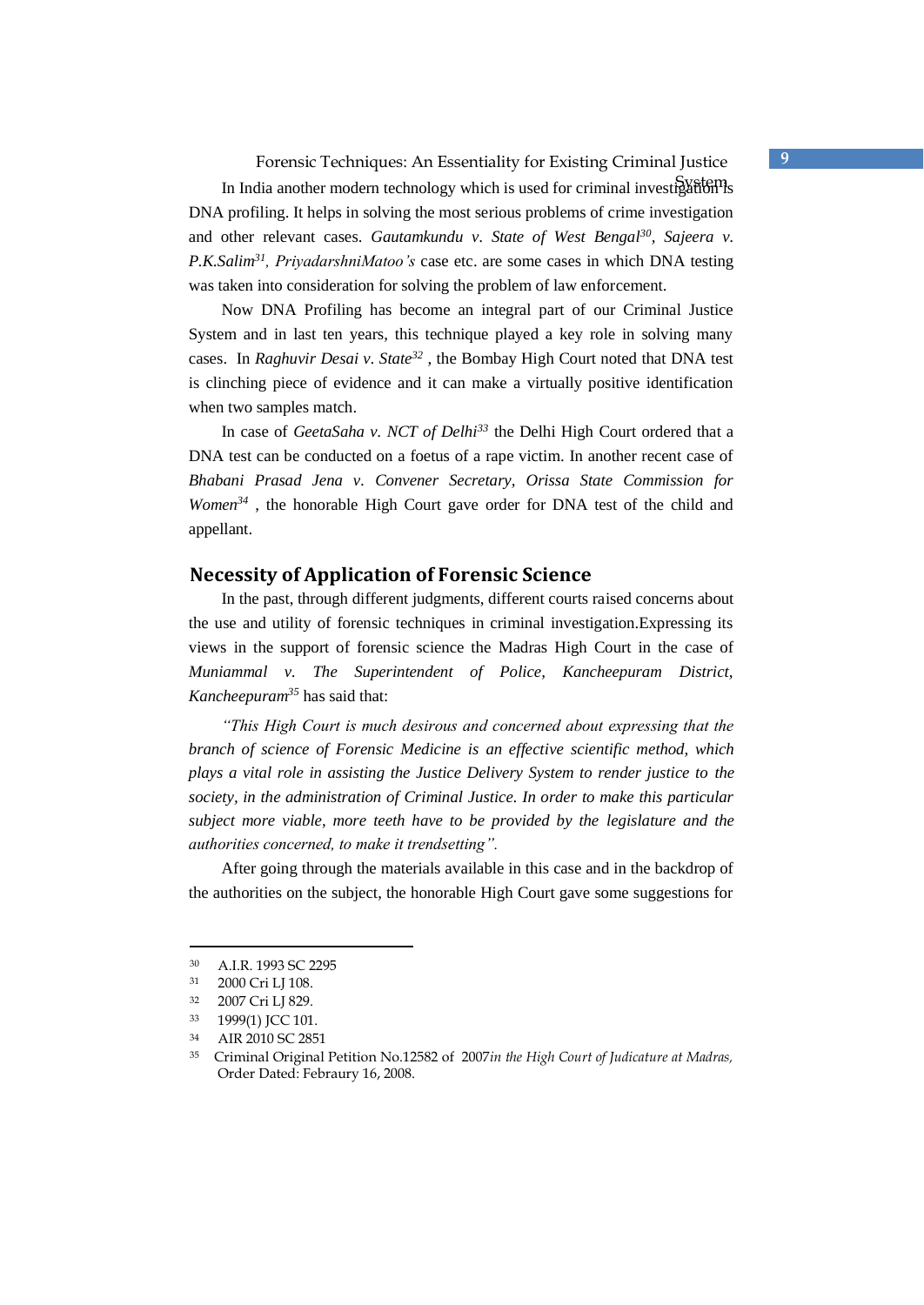the consideration and implementation, to enhance the capabilities of the forensic experts and forensic science, which are as follows:

- a Periodical training of the Medical Officers should be organized to make them more updated and efficient in the field of Forensic Science.
- b To evolve a uniform procedure of medical certification, there should be a standardized format of noting down the injuries and their signs.
- c For every doctor posted in government hospital, periodical forensic training should be mandatory.
- d Not only medical but also Para medical staff should be trained periodically in the field of forensic science.
- e Right from the undergraduate level every student of medicine should get familiarized with the intricacies of Forensics.
- f There should be a compulsory posting of all intern House Surgeons in the Department of Forensic Medicine for a reasonable time period.
- g The government should develop such an educational structure where medical experts could get sufficient knowledge of not only Health Delivery System but also of the Justice Delivery System.
- h Number of seats in PG Courses in Forensic Medicine should be increased.

In another relevant case, a Supreme Court Bench, comprising of Justice K.S.Radhakrishnan and A.K.Sikri in a Criminal Appeal No.369 of 2006 in *Dharam Deo Yadav v. State of U.P<sup>36</sup> .,* emphasized the need to adopt scientific methods of investigation to save the judicial system from low conviction. The Apex Court stated that:

"*Hardened criminals get away from the control of law as reliable and sincere witnesses to the crime rarely come forward to depose before the court. Therefore the investigating agency has to find some other ways and means to improve the quality of investigation, which can only be through the collection of scientific evidences. There is a need to strengthen forensic science for crime detection and judiciary needed to be equipped to understand and deal with such scientific materials".*

In a recent case of Uttar Pradesh a 12 year old girl Noor-Un-Nisha was raped by appellant Akhtar on 4 April 2012. Honorable Allahabad High Court, showed its grave concern over the poor condition of the investigation. The honorable Court stated and I quote:

<sup>(2014) 5</sup> SCC 509.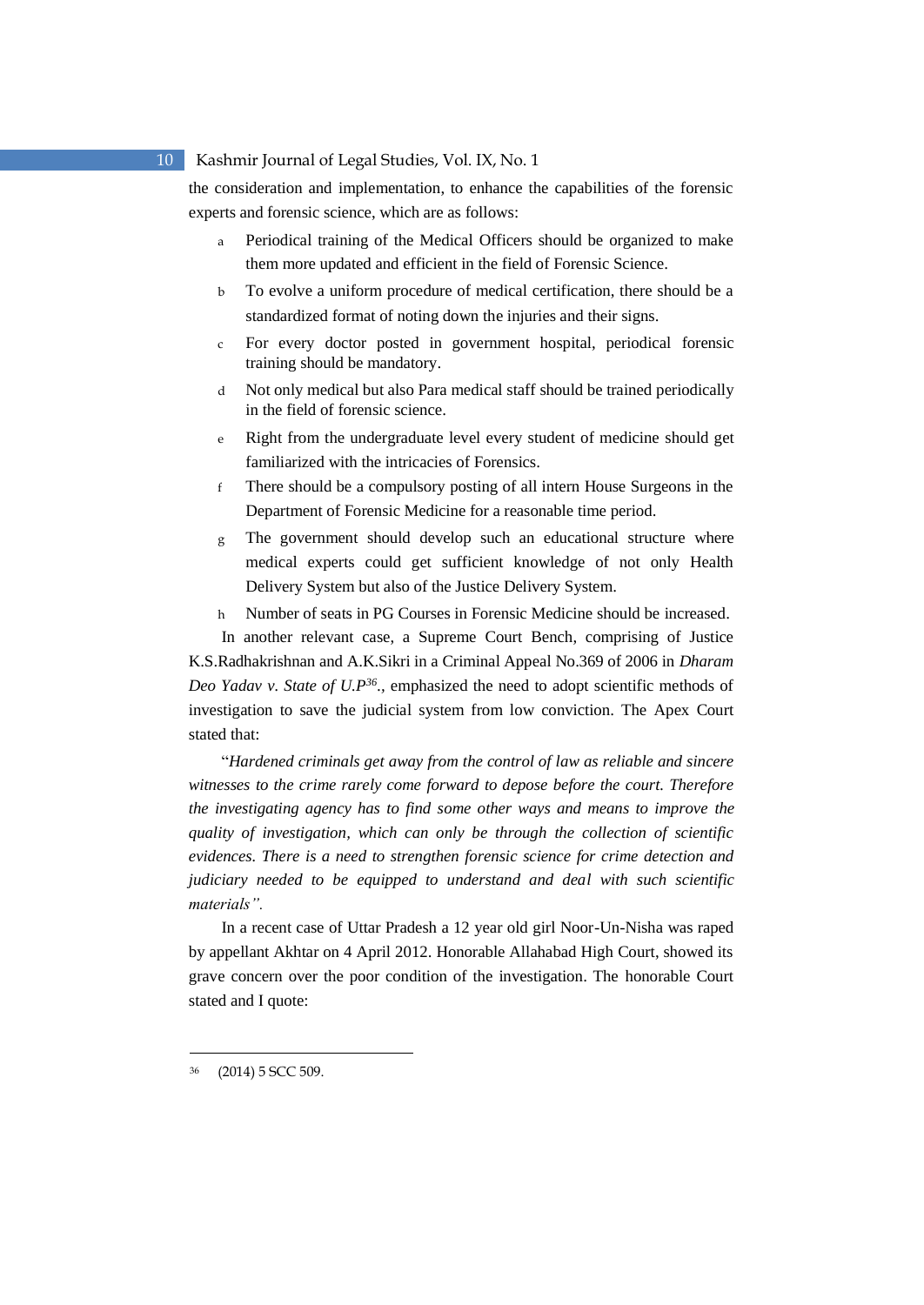Forensic Techniques: An Essentiality for Existing Criminal Justice **11**

*"The Criminal Justice System in this country is at crossroads. Many* a times. *reliable, trustworthy, credible witnesses to the crime seldom come forward to depose before the court and even the hardened criminals get away from the clutches of law. Even the reliable witnesses for the prosecution turn hostile due to intimidation, fear and a host of other reasons. The investigating agency has, therefore, to look for other ways and means to improve the quality of investigation, which can only be through the collection of scientific evidence. In this age of science, we have to build legal foundations that are sound in science as well as in law. Practices and principles that served in the past, now people think, must give way to innovative and creative methods, if we want to save our Criminal Justice System. Emerging new types of crimes and their level of sophistication, the traditional methods and tools have become outdated, hence the necessity to strengthen the forensic science for crime detection. Oral evidence depends on several facts, like the power of observation, humiliation, external influence, forgetfulness, etc.,whereas the forensic evidence is free from those infirmities. The Judiciary should also be equipped to understand and deal with such scientific materials. Constant interaction of Judges with scientists, engineers would promote and widen their knowledge to deal with such scientific evidence and to effectively deal with criminal cases based on scientific evidence. We are not advocating that, in all cases, the scientific evidence is the sure test, but only emphasizing the necessity of promoting scientific evidence also to detect and prove crimes over and above the other evidence".<sup>37</sup>* 

The honorable High Court further stated that in the State of U.P. ,there is the absence of an adequately equipped D.N.A. Laboratory, having advanced mitochondrial DNA analysis facilities, comparable to the CDFD, Hyderabad. In this case the High Court ordered to send the sample to Hyderabad, after unsuccessful DNA matching in an earlier case, *Bhairovs. State of U.P <sup>38</sup>*. where this Court had sent the sample of vaginal smear slides and swabs and appellant's underwear to the U.P. DNA laboratory, viz. Forensic Science Laboratory, Agra, and directed that such a DNA center comparable to the CDFD, Hyderabad, should be established in the State of U.P. at the earliest, so that the Courts and the investigating agencies are not compelled to send DNA samples at high costs to the

<sup>37</sup> *Ref;*(http://elegalix.allahabadhighcourt.in/elegalix/WebShowJudgment.do) (CAPITAL CASES No. 574 of 2013 Judgment/Order Dated - 28/8/2014 at Allahabad.Title - *Akhtar v. Stae of U.P.* Coram- Hon'ble Amar Saran J. and Hon'ble Vijay Lakshmi J.).

<sup>38</sup> Criminal Capital Appeal (Jail) No. 2531 of 2010] decided on 6.9.11.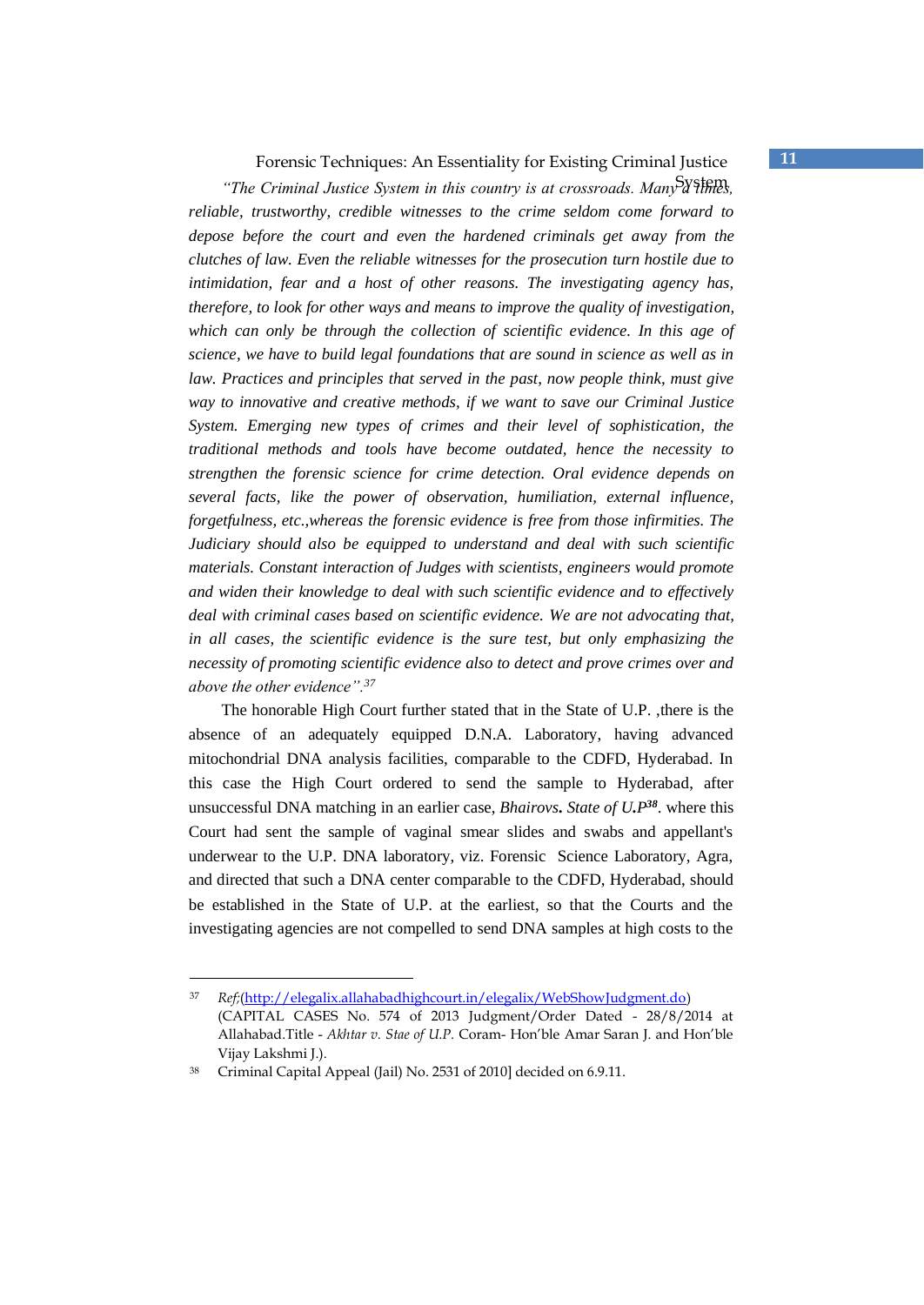specialized facility of the CDFD at Hyderabad.<sup>39</sup> In recent past on Feb.4, 2014 Delhi High Court, while dealing with DhaulaKuaan Rape case, expressed its displeasure over the disappointing position of Forensic Techniques in India. The High court of Delhi, expressed its serious concern over the time taken by the Delhi Government's forensic laboratory in examining criminal evidences. A bench of Chief Justice NV Ramana and Justice Manmohan said, "if the forensic lab takes years to examine a case and send a report, how do you expect the courts to dispose of the criminal cases timely." The court's observation came after Delhi Government, through an affidavit, said that the only state-run Forensic Science Laboratory (FSL) in the city, at Rohini, gets a large number of cases for examination, leading to backlogs. As per the affidavit filed by the government on Police statistics show forensic reports in 7,135 cases sent to Delhi's forensic science laboratory (FSL) in Rohini between 2006 and 2018 (till June 30) are still pending, which means investigation in these cases is incomplete and their number is constantly increasing as manpower, space and other infrastructure had not increased commensurately.<sup>40</sup> The court also asked the Centre to explain by way of affidavits how much time the Central Forensic Science Laboratory takes in furnishing reports in each case.<sup>41</sup>Thus, it is clear that deteriorating condition of the Criminal Justice System of India compelled the courts to play a pro-active role for the development and use of different branches of forensic science.

#### **Conclusion and Suggestions.**

Thus it is evident poor investigation and under use of forensic science in criminal investigation is mainly hampering the growth and effectiveness of the Criminal Justice System of India. Now on the basis of the above discussion, the importance of the role of forensic science can be undisputedly accepted. The forensic science is used properly. It can be a boon for Criminal Justice Delivery system of India. Forensics Experts can play a key role not only in collecting biological samples with necessary precautions, but also in delivering the best test results, which can be extremely helpful for courts to draw an appropriate conclusion.

<sup>39</sup> *Ibid.*

<sup>40</sup> *Ibid*. "HC unhappy with govt forensic lab's slow work", Press Trust of India, New Delhi February 4, 2014(Last visited, 5th June 2021)

<sup>41</sup> *Available at* (http://timesofindia.indiatimes.com/city/delhi/ Big-backlogstaffcrunch-ailing-forensic-lab Govt/articleshow/23475944.cms), (Last visited, 5th June 2021)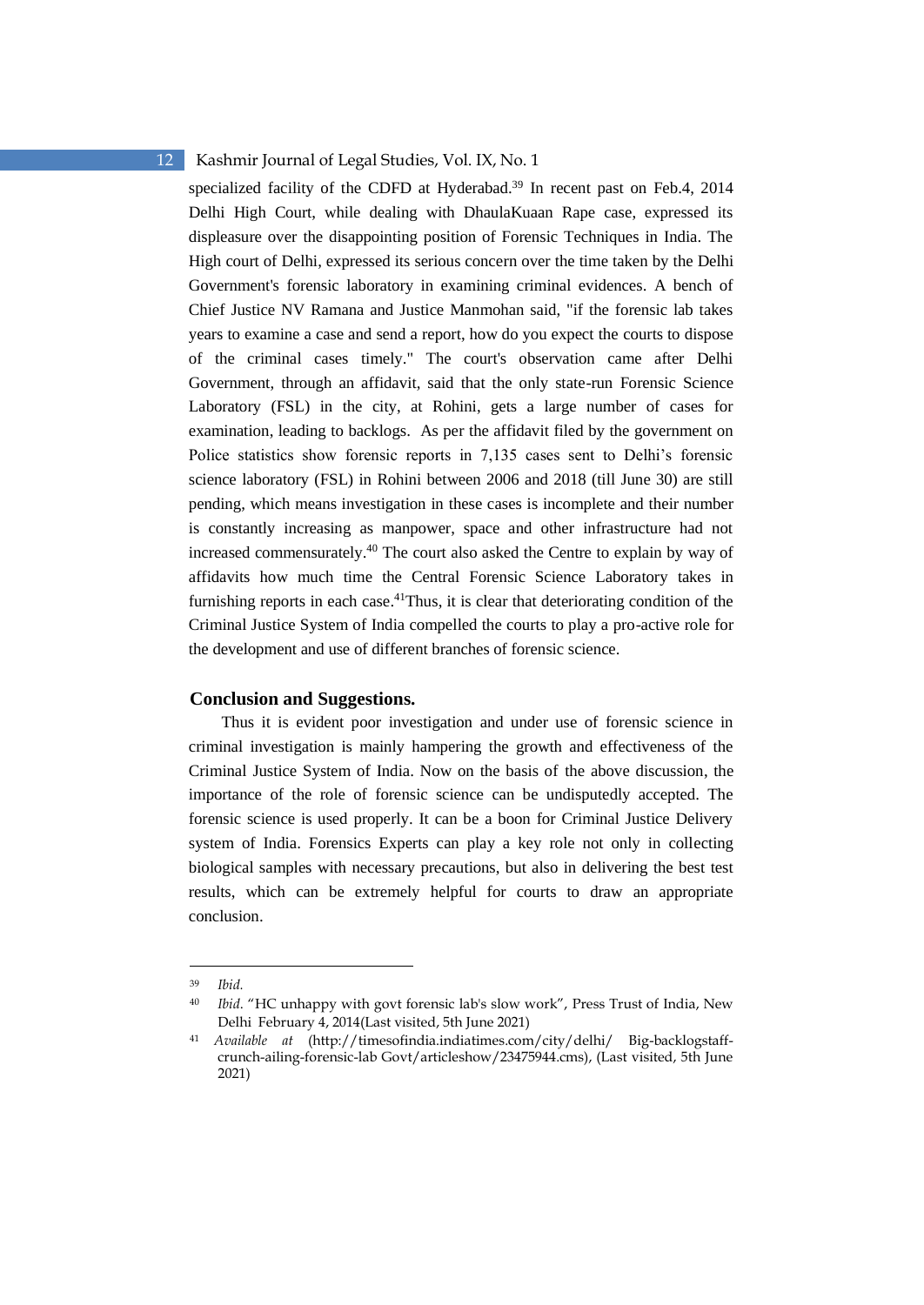Forensic Techniques: An Essentiality for Existing Criminal Justice **13** On the basis of overall analysis the following suggestions may be taken into consideration to strengthen the Criminal Justice Delivery System of India-

- For the collection of physical evidences investigators must be properly trained and their training programs must be organized periodically in association with forensic experts of scientifically advanced countries like US, UK, Germany etc.
- The investigators should be periodically attached to the forensic science laboratories to develop better scientific temperament about forensic science.
- Besides investigators Judges and public prosecutors should also be trained to develop a better understanding of forensic science and law. It will also be helpful in reducing the trust deficit prevailing between court and investigating agencies.
- More and more forensic science laboratories should be established with modern equipment. It will help in lowering down the delay and uncertainty in criminal investigation.
- If an expert is supporting a relevant conclusion, then that should be respected by the court, unless there are other concrete reasons of exclusion.
- Our procedural laws especially Evidence law is not very clear about the admissibility of forensic evidences. These procedural laws should be amended to bring uniformity in investigation throughout the country.
- Under Section 293 (4) of the Criminal Procedure Code DNA experts should be included. Along with DNA Experts, Polygraph Experts, Brain Mapping Experts and Narco-Analysis Experts should also be included.

At the end it is concluded that Scientific evidence has to be given greater probative value. As of now the vague provision gives ample discretion, to the court to mark any value to the outcome of expert opinion ranging from 1-100. Thus it is high time to classify the outcome of these techniques, on the basis of their reliability, in the categories of 'May Presume', 'Shall Presume' and 'Conclusive Proof'. Scientific techniques are the most human righ friendly techniques for investigation. They give authentic result also so they should be made admissible as